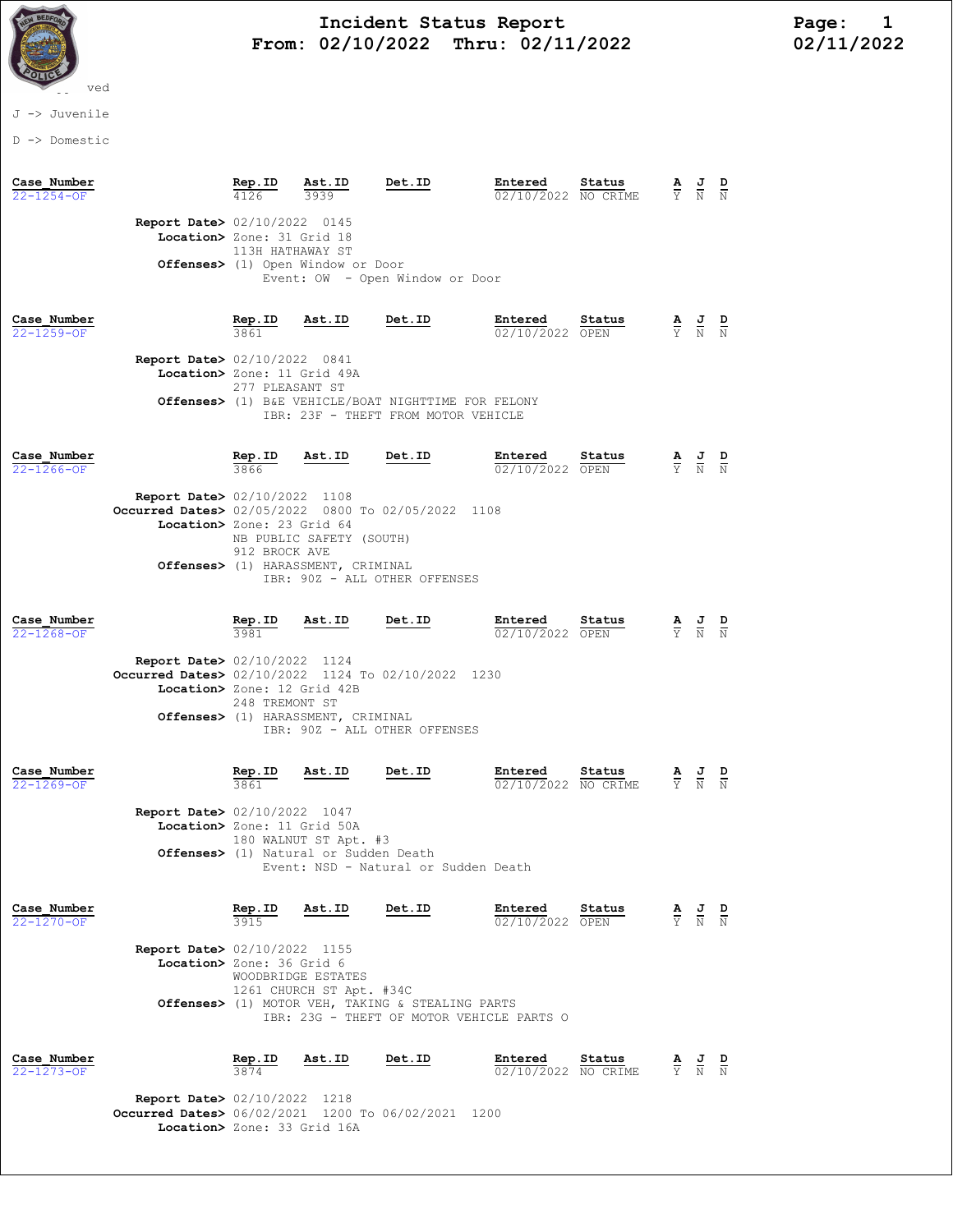## Incident Status Report<br>02/10/2022 Thru: 02/11/2022 12/11/2022 02/11/2022 From: 02/10/2022 Thru: 02/11/2022

## A -> Approved

### J -> Juvenile

D -> Domestic

 330 QUERY ST **Offenses>** (1) Out of Jurisdiction Crime Reported Event: OCR - Out of Jurisdiction Crime Reported

| Case Number<br>22-1274-OF       |                                                                                                                             | Rep.ID                                         | Ast.ID                                                                       | Det.ID                                                                                                                                                                         | Entered<br>02/10/2022 OPEN     | Status | A<br>Ÿ                          | $\frac{1}{N}$               | $\frac{D}{N}$ |
|---------------------------------|-----------------------------------------------------------------------------------------------------------------------------|------------------------------------------------|------------------------------------------------------------------------------|--------------------------------------------------------------------------------------------------------------------------------------------------------------------------------|--------------------------------|--------|---------------------------------|-----------------------------|---------------|
|                                 | <b>Report Date&gt; 02/10/2022 1300</b><br>Location> Zone: 14 Grid 36                                                        | 560 COUNTY ST                                  | Offenses> (1) B&E FOR MISDEMEANOR                                            | IBR: 220 - BURGLARY / BREAKING AND ENTERI                                                                                                                                      |                                |        |                                 |                             |               |
| Case Number<br>22-1278-OF       | <b>Report Date&gt;</b> 02/10/2022 1408<br>Location> Zone: 11 Grid 40B                                                       | Rep.ID<br>3861<br>134 ELM ST                   | Ast.ID<br>SRTA BUS TERMINAL                                                  | <b>Det.ID</b><br>Offenses> (1) A&B DANGEROUS WEAPON BODILY INJURY<br>IBR: 13A - AGGRAVATED ASSAULT                                                                             | Entered<br>02/10/2022 OPEN     | Status | $\frac{1}{\overline{Y}}$        | $\frac{J}{N}$               | $\frac{D}{N}$ |
| Case Number<br>22-1279-OF       | <b>Report Date&gt; 02/10/2022 1401</b><br>Occurred Dates> 02/10/2022 0815 To 02/10/2022 1305<br>Location> Zone: 14 Grid 34A | Rep.ID<br>3758<br>29 PARKER ST                 | Ast.ID                                                                       | Det.ID<br>Offenses> (1) B&E BUILDING DAYTIME FOR FELONY<br>IBR: 220 - BURGLARY / BREAKING AND ENTERI                                                                           | Entered<br>02/10/2022 OPEN     | Status | $\frac{\mathbf{A}}{\mathbf{Y}}$ |                             |               |
| Case Number<br>22-1281-OF       | <b>Report Date&gt; 02/10/2022 1326</b><br>Occurred Dates> 02/10/2022 1325 To 02/10/2022 1325<br>Location> Zone: 33 Grid 16A | $rac{\text{Rep. ID}}{3874}$<br>364 ASHLEY BLVD | Ast.ID<br>BAY STATE WINDOW & DOOR<br>Offenses> (1) Natural or Sudden Death   | Det.ID<br>Event: NSD - Natural or Sudden Death                                                                                                                                 | Entered<br>02/10/2022 NO CRIME | Status | $\frac{\mathbf{A}}{\mathbf{Y}}$ | $\frac{J}{N}$               | $\frac{D}{N}$ |
| Case Number<br>22-1282-OF       | <b>Report Date&gt; 02/10/2022 1535</b><br>Location> Zone: 33 Grid 12                                                        | Rep.ID<br>4082<br>605 WOOD ST                  | Ast.ID                                                                       | Det.ID<br>Offenses> (1) UNLICENSED OPERATION OF MV<br>IBR: 99 - TRAFFIC, TOWN BY-LAW OFFENSES<br>(2) LEAVE SCENE OF PROPERTY DAMAGE<br>IBR: 99 - TRAFFIC, TOWN BY-LAW OFFENSES | Entered<br>02/10/2022 OPEN     | Status | $\overline{\mathrm{Y}}$         |                             |               |
| Case Number<br>$22 - 1283 - OF$ | <b>Report Date&gt; 02/10/2022 1607</b><br>Location> Zone: 22 Grid 62                                                        | Rep.ID<br>4096                                 | Ast.ID<br>22 SWIFT ST Apt. #3<br><b>Offenses&gt;</b> (1) Accidental Overdose | Det.ID<br>Event: AO - Accidental Overdose                                                                                                                                      | Entered<br>02/10/2022 NO CRIME | Status | Y                               | $\frac{J}{N}$ $\frac{D}{N}$ |               |
| Case Number                     |                                                                                                                             | Rep.ID                                         | Ast.ID                                                                       | Det.ID                                                                                                                                                                         | Entered                        | Status |                                 | <u>A J D</u>                |               |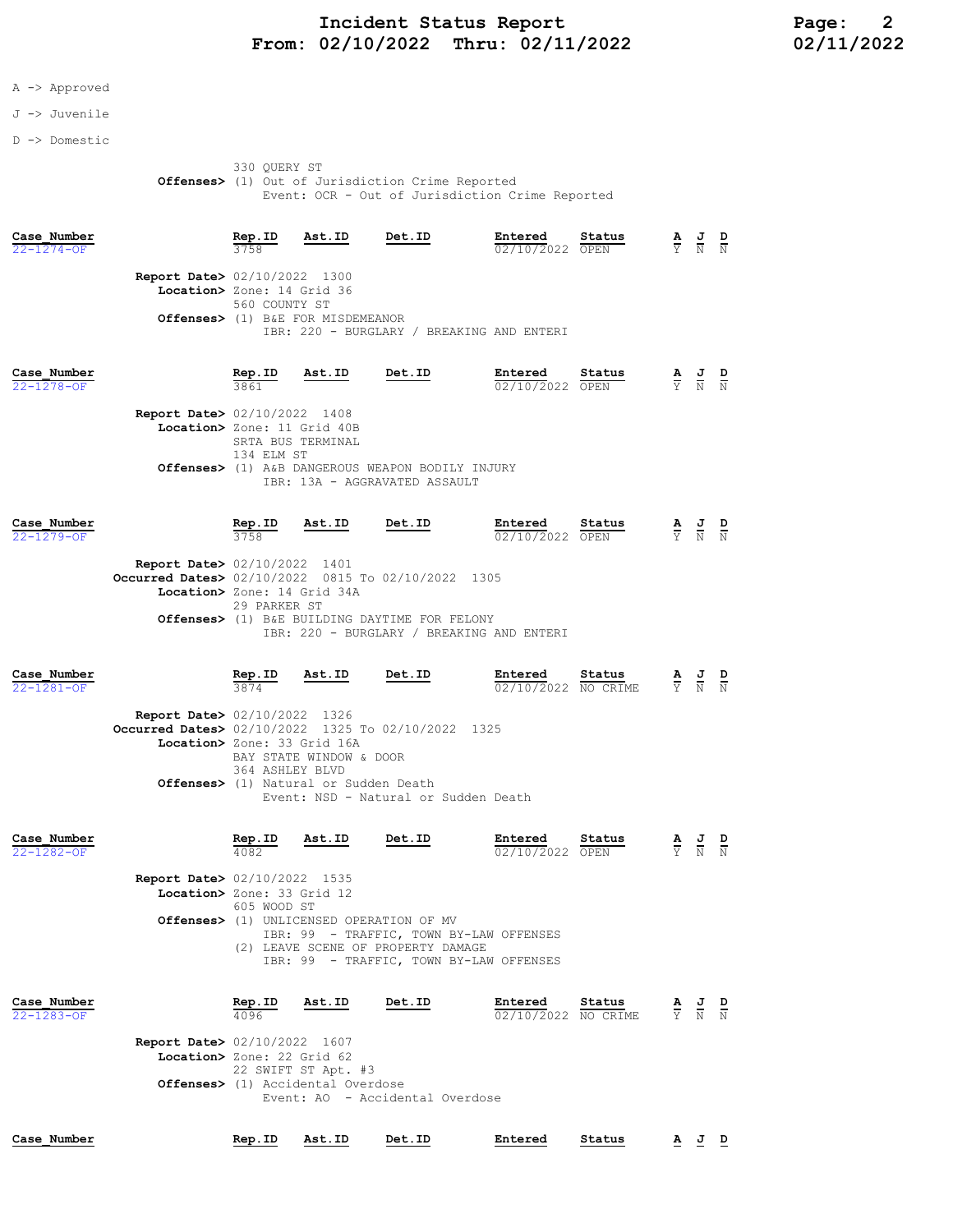|  |  | Approved |
|--|--|----------|
|--|--|----------|

### J -> Juvenile

D -> Domestic

| 4136                        |                |                                                                                                                                                                                                                                                                                                                                                                     |                                                                                                         |                                                                                                                                                                                  |                                                                      |                                                                                                                                                                                                                                                                                                                                                                                           |
|-----------------------------|----------------|---------------------------------------------------------------------------------------------------------------------------------------------------------------------------------------------------------------------------------------------------------------------------------------------------------------------------------------------------------------------|---------------------------------------------------------------------------------------------------------|----------------------------------------------------------------------------------------------------------------------------------------------------------------------------------|----------------------------------------------------------------------|-------------------------------------------------------------------------------------------------------------------------------------------------------------------------------------------------------------------------------------------------------------------------------------------------------------------------------------------------------------------------------------------|
|                             |                |                                                                                                                                                                                                                                                                                                                                                                     |                                                                                                         |                                                                                                                                                                                  |                                                                      |                                                                                                                                                                                                                                                                                                                                                                                           |
| $rac{\text{Rep. ID}}{4096}$ | <u>Ast.ID</u>  | Det.ID                                                                                                                                                                                                                                                                                                                                                              | Entered                                                                                                 | Status                                                                                                                                                                           |                                                                      |                                                                                                                                                                                                                                                                                                                                                                                           |
|                             |                |                                                                                                                                                                                                                                                                                                                                                                     |                                                                                                         |                                                                                                                                                                                  |                                                                      |                                                                                                                                                                                                                                                                                                                                                                                           |
|                             |                |                                                                                                                                                                                                                                                                                                                                                                     |                                                                                                         |                                                                                                                                                                                  |                                                                      |                                                                                                                                                                                                                                                                                                                                                                                           |
| $rac{\text{Rep. ID}}{3929}$ | <u>Ast.ID</u>  | Det.ID                                                                                                                                                                                                                                                                                                                                                              | Entered                                                                                                 | Status                                                                                                                                                                           |                                                                      |                                                                                                                                                                                                                                                                                                                                                                                           |
|                             |                |                                                                                                                                                                                                                                                                                                                                                                     |                                                                                                         |                                                                                                                                                                                  |                                                                      |                                                                                                                                                                                                                                                                                                                                                                                           |
|                             |                |                                                                                                                                                                                                                                                                                                                                                                     |                                                                                                         |                                                                                                                                                                                  |                                                                      |                                                                                                                                                                                                                                                                                                                                                                                           |
| Rep.ID<br>4039              | Ast.ID<br>4109 | Det.ID                                                                                                                                                                                                                                                                                                                                                              |                                                                                                         | Status                                                                                                                                                                           |                                                                      |                                                                                                                                                                                                                                                                                                                                                                                           |
|                             |                |                                                                                                                                                                                                                                                                                                                                                                     |                                                                                                         |                                                                                                                                                                                  |                                                                      |                                                                                                                                                                                                                                                                                                                                                                                           |
|                             |                |                                                                                                                                                                                                                                                                                                                                                                     |                                                                                                         |                                                                                                                                                                                  |                                                                      |                                                                                                                                                                                                                                                                                                                                                                                           |
|                             |                |                                                                                                                                                                                                                                                                                                                                                                     |                                                                                                         |                                                                                                                                                                                  |                                                                      |                                                                                                                                                                                                                                                                                                                                                                                           |
|                             |                | Report Date> 02/10/2022 1537<br>Location> Zone: 11 Grid 39B<br>STEPPING STONE<br>5 DOVER ST<br>Report Date> 02/10/2022 1642<br>Location> Zone: 22 Grid 45B<br>16 MANDELL ST<br><b>Report Date&gt; 02/10/2022 1729</b><br>Location> Zone: 12 Grid 45A<br>109 BROWNELL AVE<br><b>Report Date&gt; 02/10/2022 1725</b><br>Location> Zone: 31 Grid 25A<br>82 ASHLEY BLVD | Offenses> (1) THREAT TO COMMIT CRIME<br>IBR: 13C - INTIMIDATION<br>Offenses> (1) Lost or Found Property | Occurred Dates> 02/10/2022 1537 To 02/10/2022 1945<br>IBR: 90Z - ALL OTHER OFFENSES<br>Event: LFP - Lost or Found Property<br>Occurred Dates> 02/10/2022 1725 To 02/10/2022 1820 | 02/10/2022 OPEN<br>02/10/2022 NO CRIME<br>Entered<br>02/10/2022 OPEN | 02/10/2022 OPEN Y N N<br>$\frac{A}{Y}$ $\frac{J}{N}$ $\frac{D}{N}$<br>Offenses> (1) TRANSITIONAL ASSISTANCE FUNDS +\$100, EMBEZZLE/STEAL/OBTAIN<br>$\frac{\mathbf{A}}{\mathbf{Y}}$ $\frac{\mathbf{J}}{\mathbf{N}}$ $\frac{\mathbf{D}}{\mathbf{N}}$<br>$\frac{\mathbf{A}}{\mathbf{Y}}$ $\frac{\mathbf{J}}{\mathbf{N}}$ $\frac{\mathbf{D}}{\mathbf{N}}$<br>08%. Offenses> (1) OUI-LIQUOR OR |

| Case Number                            | Rep.ID         | Ast.ID                                      | Det.ID                           | Entered             | Status | <u>AJ</u> |       |  |
|----------------------------------------|----------------|---------------------------------------------|----------------------------------|---------------------|--------|-----------|-------|--|
| $22 - 1298 - OF$                       | 4011           | 4126                                        |                                  | 02/11/2022 NO CRIME |        |           | Y N N |  |
|                                        |                |                                             |                                  |                     |        |           |       |  |
| <b>Report Date&gt; 02/11/2022 0010</b> |                |                                             |                                  |                     |        |           |       |  |
| Location> Zone: 12 Grid 41D            |                |                                             |                                  |                     |        |           |       |  |
|                                        | 162 EMERSON ST |                                             |                                  |                     |        |           |       |  |
|                                        |                | <b>Offenses&gt;</b> (1) Assist Fire / E M S |                                  |                     |        |           |       |  |
|                                        |                |                                             | Event: AFE - Assist Fire / E M S |                     |        |           |       |  |

| Case Number<br>$22 - 1299 - 0F$        | Rep.ID<br>3748                              | Ast.ID | Det.ID | Entered<br>02/11/2022 OPEN | Status | <u>A J D</u><br>N N N |  |
|----------------------------------------|---------------------------------------------|--------|--------|----------------------------|--------|-----------------------|--|
| <b>Report Date&gt; 02/11/2022 0008</b> |                                             |        |        |                            |        |                       |  |
|                                        | Location> Zone: 31 Grid 24<br>68 TALLMAN ST |        |        |                            |        |                       |  |

 Offenses> (1) MOTOR VEH, MALICIOUS DAMAGE TO c266 §28(a) IBR: 290 - DESTRUCTION / DAMAGE / VANDALI

| Totals                                                  |  |
|---------------------------------------------------------|--|
| Open Incident Cases: 12<br>Open Arrest Cases: 0         |  |
| Closed Incident Cases: 0                                |  |
| Closed Arrest Cases: 0<br>Incidents Closed By Arrest: 0 |  |
| Suspended Cases: 0                                      |  |